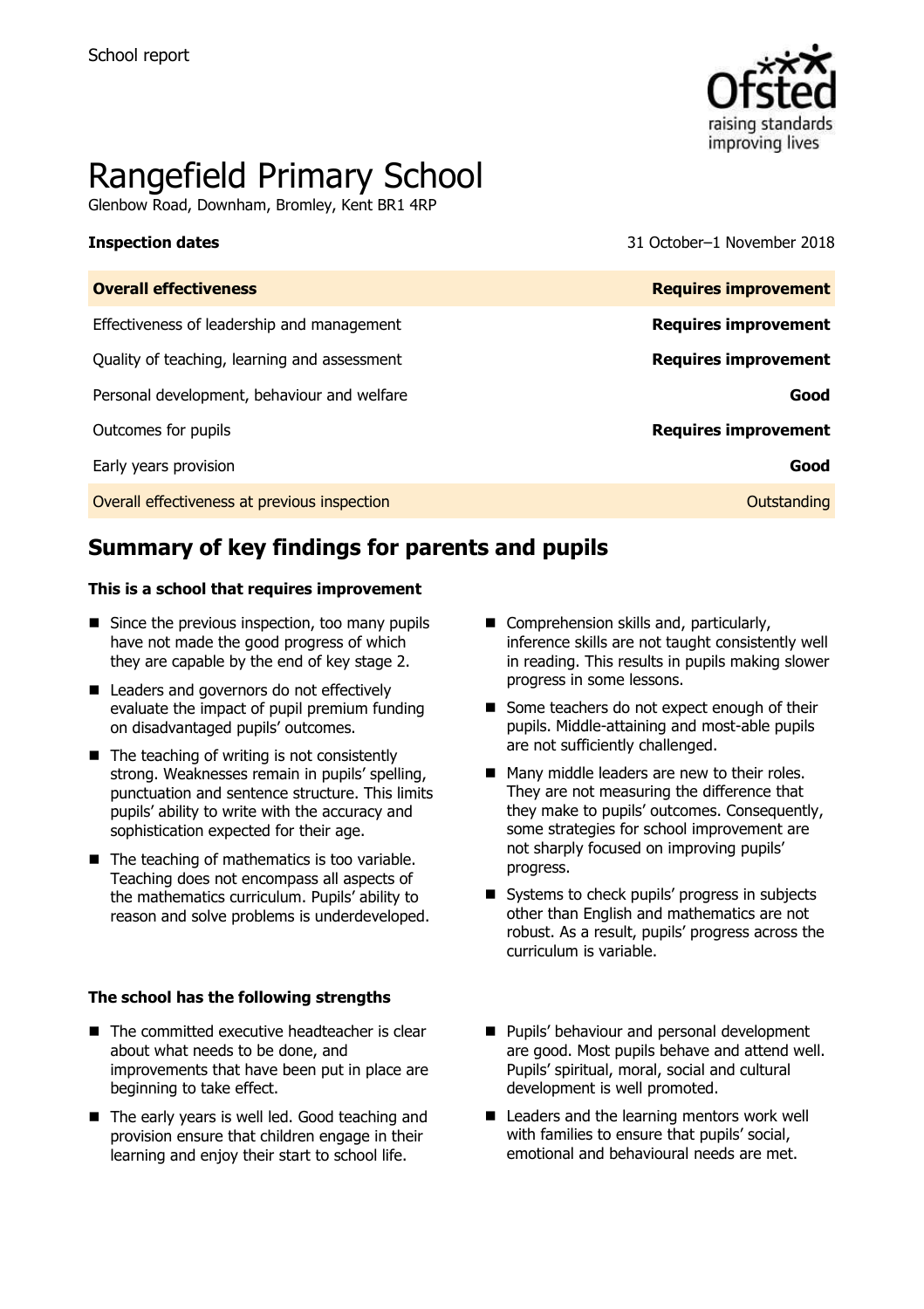

# **Full report**

# **What does the school need to do to improve further?**

- Improve the quality of teaching so that it is consistently good by ensuring that:
	- teaching builds on what pupils know, can do and understand, to ensure that middle-attaining, most-able and disadvantaged pupils are sufficiently challenged to enable them to fulfil their potential
	- teaching addresses misconceptions in writing, and that pupils use and apply the complex sentence structures and punctuation expected for their age
	- pupils are given opportunities in mathematics to develop their problem-solving and reasoning skills
	- teachers' expectations of what pupils can achieve in English and mathematics are increased so that a higher proportion of pupils make accelerated progress to meet and exceed the standards expected for their age.
- Improve the effectiveness of leadership and management at all levels by:
	- implementing a system to carefully analyse and track pupils' progress in subjects other than English and mathematics
	- analysing more precisely the impact of the different strategies and actions taken to improve the outcomes of disadvantaged pupils
	- ensuring that middle leaders take responsibility for improvements in teaching, learning and assessment in all subjects by monitoring and evaluating them effectively
	- further developing the curriculum so that it meets the learning needs of all pupils by ensuring that knowledge, skills and understanding are taught in depth across a range of subjects.
- An external review of the school's use of the pupil premium should be undertaken to assess how this aspect of leadership and management may be improved.
- An external review of governance should be undertaken in order to assess how this aspect of leadership and management may be improved.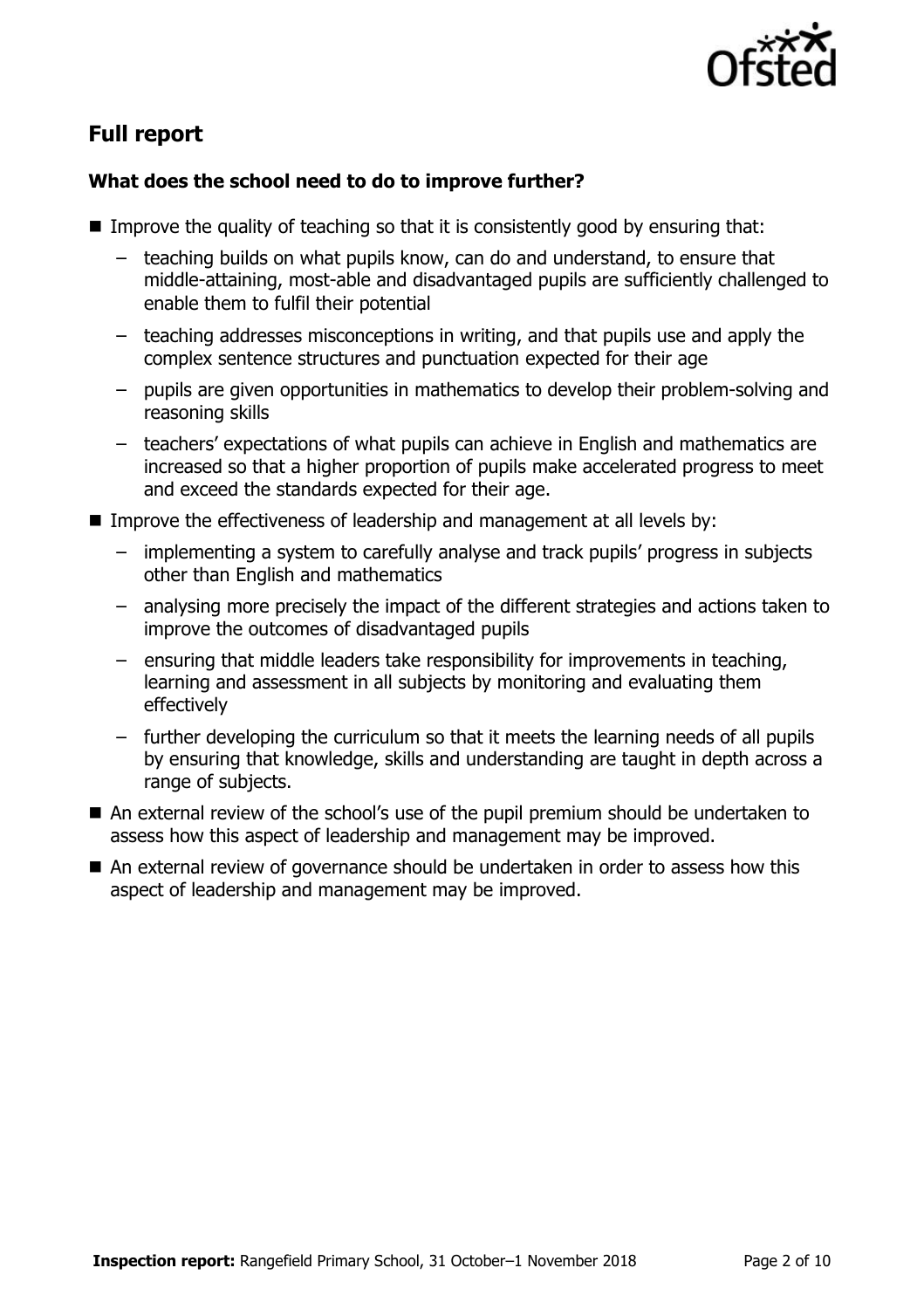

# **Inspection judgements**

# **Effectiveness of leadership and management Requires improvement**

- Since the previous inspection, the school has experienced considerable instability. This has contributed to the decline in the quality of teaching and pupils' outcomes. Since the executive headteacher took up post, two years ago, she has challenged underperformance by making significant changes to the senior leadership team and teaching staff. The school is now stable.
- The executive headteacher is working with determination to bring about improvement. She has an accurate understanding of the school's strengths and areas that require improvement. Appropriate plans are in place to drive improvement. However, many of the changes have recently been introduced so they are not yet fully established in order to bring about consistency in teaching and pupils' outcomes.
- **Leaders have not identified or tackled the inconsistencies of provision and quality of** teaching evident in some year groups. As a result, pupils' progress speeds up and slows down dependent on the quality of education and level of challenge that they receive.
- Middle leaders' checks on teaching and learning are not precise enough. They do not provide teachers with specific feedback about how to accelerate the progress that pupils make. As a result, pupils' progress in English and mathematics over time is slow.
- The use of pupil premium funding requires improvement. Funding is used in a variety of ways, particularly in supporting pupils' social and emotional well-being. It is also used to support engagement with families and to ensure that this group of pupils is given equal opportunity to access all that the school has to offer. However, it is not used effectively to ensure that disadvantaged pupils achieve as well as they could.
- Pupils with special educational needs and/or disabilities (SEND) are now receiving appropriate support and are beginning to make better gains from their starting points, especially in mathematics. The school provides a wide range of support to pupils who have social and emotional difficulties.
- Leaders' training and support is beginning to make a positive difference to improve the quality of teaching in reading. Teachers' subject knowledge is improving. However, leaders' work is recent and is not yet ensuring that teachers can confidently plan work which securely builds pupils' skills, knowledge and understanding.
- Leaders' recent actions have begun to increase teachers' understanding of planning and progression in writing. As a result, pupils are making improving progress. Nevertheless, leaders agree that pupils' progress in writing remains too variable across the school.
- Leaders' actions have not yet ensured that pupils can use and apply their mathematical skills to reason and solve problems and deepen their understanding. Consequently, the middle-ability and most-able pupils are not sufficiently challenged to make the progress of which they are capable.
- The physical education (PE) and sports funding is spent effectively. Pupils enjoy the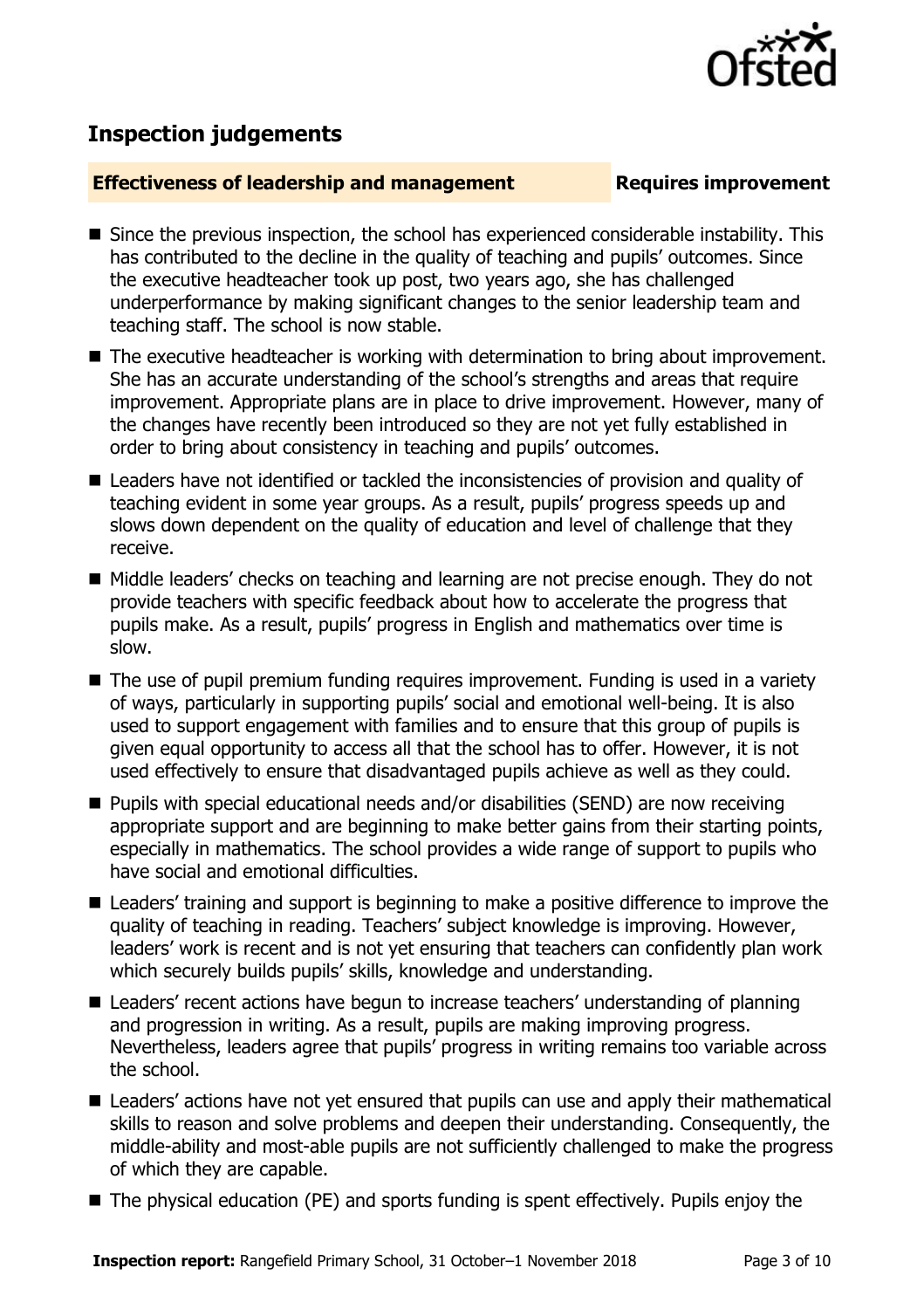

range of activities on offer, including gymnastics and cricket. Participation is good and has also resulted in pupils entering local sporting competitions.

- The majority of parents who responded to Parent View, Ofsted's online survey, or who spoke to inspectors, were positive about the school.
- **Pupils are aware of British values. They demonstrate their understanding of tolerance** and respect for rules in their good behaviour, and they know that taking a majority vote is a fair way of making decisions.
- **Pupils benefit from a curriculum with opportunities to develop their artistic and sporting** skills. The curriculum is enriched by trips to museums and galleries, as well as by having visitors to the school. The curriculum contributes well to the pupils' spiritual, moral, social and cultural development.

# **Governance of the school**

- Governors understand the strengths and weaknesses in the school. They keep up to date with the actions that leaders are taking through their visits to school. They receive information from school leaders in reports and in meetings. However, they do not use this information well enough to check the impact of leaders' actions on improving teaching, learning and assessment and pupils' outcomes.
- Governors have not been effective in evaluating the full impact of the strategies used to raise pupils' achievement, particularly that of disadvantaged pupils. As a result, governors' challenge to school leaders has not been robust.

# **Safeguarding**

- The arrangements for safeguarding are effective.
- Staff undertake safeguarding training in line with current legislation. Staff vetting checks and safeguarding arrangements are fit for purpose.
- Leaders work with external agencies to minimise pupils' risk of harm. Staff know how to apply the school's safeguarding policy to make referrals should they have concerns about pupils' well-being.
- The majority of parents who gave their views agreed that pupils are safe in school.

## **Quality of teaching, learning and assessment Requires improvement**

- The teaching that pupils experience each day is uneven across classes. In some classrooms and subjects, pupils are flourishing, but in others, they make slower progress.
- Although the teaching of reading is beginning to improve, the teaching of inference and deduction skills remains variable. Not all adults make sure that pupils explain, in full, the assumptions they make when searching for clues about character and plot development in the texts they read.
- Teachers' expectations of what pupils can achieve in writing are too inconsistent, and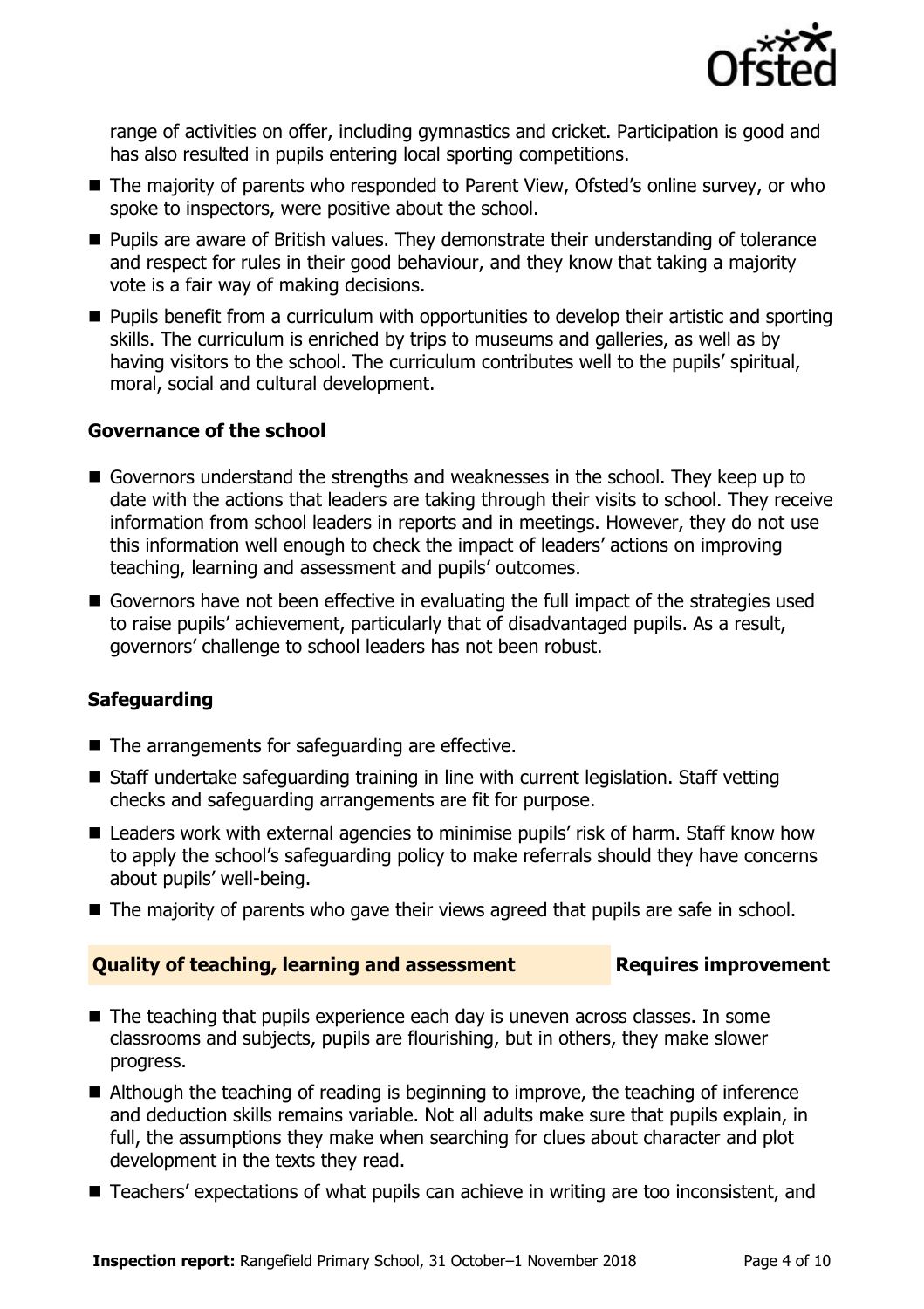

variation in the quality of teaching remains. Teaching does not routinely tackle pupils' misconceptions in spelling, grammar and punctuation. This results in too few middleattaining and most-able pupils writing with the complexity and accuracy expected for their age.

- $\blacksquare$  However, the teaching of writing in Year 5 and Year 6 is better focused on developing pupils' writing skills. Increasingly, the quality of teaching in these classes is ensuring that pupils develop the writing skills expected for their age.
- In mathematics, pupils spend too much time rehearsing place value and calculations skills that they already know. Pupils do not have enough opportunities to practise their reasoning and problem-solving skills. This is especially so for the middle-ability and most-able pupils. Consequently, this prevents pupils from gaining a deep understanding of mathematical skills.
- $\blacksquare$  However, in upper key stage 2, pupils are making better gains in mathematics due to teachers having a sharper focus on developing pupils' reasoning and problem-solving skills.
- The use of additional adults to support pupils' learning over time is variable across the school. In some cases, adults provide specific, targeted intervention for individual pupils to accelerate their progress within lessons. At other times, too much attention is given to pupils completing tasks rather than on using effective questioning to check their understanding thoroughly.
- The teaching of phonics is regular and systematic. It enables pupils to decode unknown words well. Teaching is closely matched to pupils' needs. As a result, pupils make good progress in their phonics development.
- Generally, good relationships exist between teachers, teaching assistants and pupils. These foster positive attitudes to learning and encourage pupils to participate in lessons.

## **Personal development, behaviour and welfare Good**

# **Personal development and welfare**

- The school's work to promote pupils' personal development and welfare is good.
- **Pupils are confident and articulate. They eagerly shared their views with inspectors.**
- $\blacksquare$  Pupils know about the different types of bullying. They say that bullying rarely happens, and that teachers tackle problems effectively.
- **Pupils feel safe in school. They understand the potential dangers of the internet, and** learn about fire and road safety.

# **Behaviour**

- The behaviour of pupils is good.
- $\blacksquare$  Pupils' conduct around the school and in the playground is good. They play well together, and they make use of the school's play area and grounds. Pupils move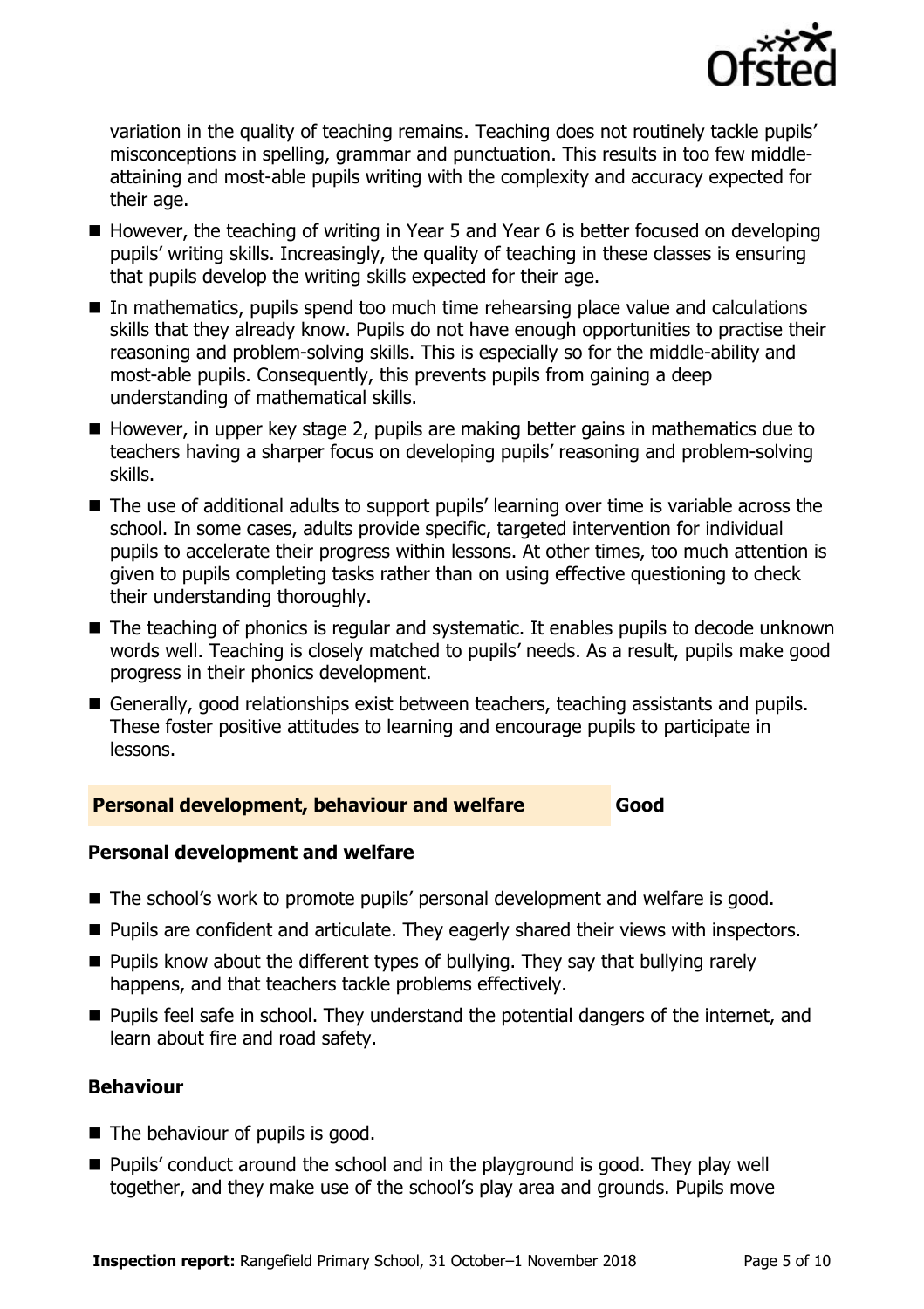

around in the school in an orderly and calm manner.

- **Pupils concentrate well in lessons and rarely disturb others. A few lose concentration if** work is too easy for them. Staff manage behaviour well so that incidents involving poor conduct are infrequent.
- **Pupils say that bullying is rare at the school and they are confident that adults will help** them if they have any concerns. The majority of parents agree.
- **Pupils'** attendance is moving closer to national averages. Leaders have taken effective action to work closely with families and external agencies in order to improve attendance. Furthermore, the number of pupils who are persistently absent is declining.

# **Outcomes for pupils Requires improvement**

- Inconsistent teaching over time has meant that progress has not been rapid enough to ensure that pupils catch up from previous underachievement. Gaps in pupils' learning have not been identified early enough, and too much time is spent filling gaps when pupils reach Year 6.
- Current pupils are not making consistently strong progress, although this is beginning to improve, particularly in upper key stage 2. Progress varies between year groups, subjects and for groups of pupils. This is confirmed by the school's own assessment information and work in books.
- At the end of key stage 1 and key stage 2, in 2018, too few pupils achieved the higher standards in reading, writing and mathematics when compared to national figures. This is because pupils are not sufficiently challenged within lessons to make the good progress of which they are capable.
- The school's assessment information for 2018 shows that, by the end of the key stage 1, more pupils than previously reached the expected standards in reading and writing.
- Over the last three years, a higher proportion of pupils compared to national figures achieved the expected standard in the phonics screening check. This is the result of effective phonics teaching.

# **Early years provision Good Good**

- The early years provision is good. Children enjoy a wide range of experiences across the curriculum.
- Adults help children settle quickly into school. As a result, children develop good routines and are happy and confident in their environment.
- Staff provide high-quality care to children. Children feel safe and behave well. Children are developing positive behaviours for learning. They concentrate well and show resilience when carrying out tasks.
- Children get on well with each other. They take turns and share resources.
- Partnership work with parents is strong. Parents attend workshops to help them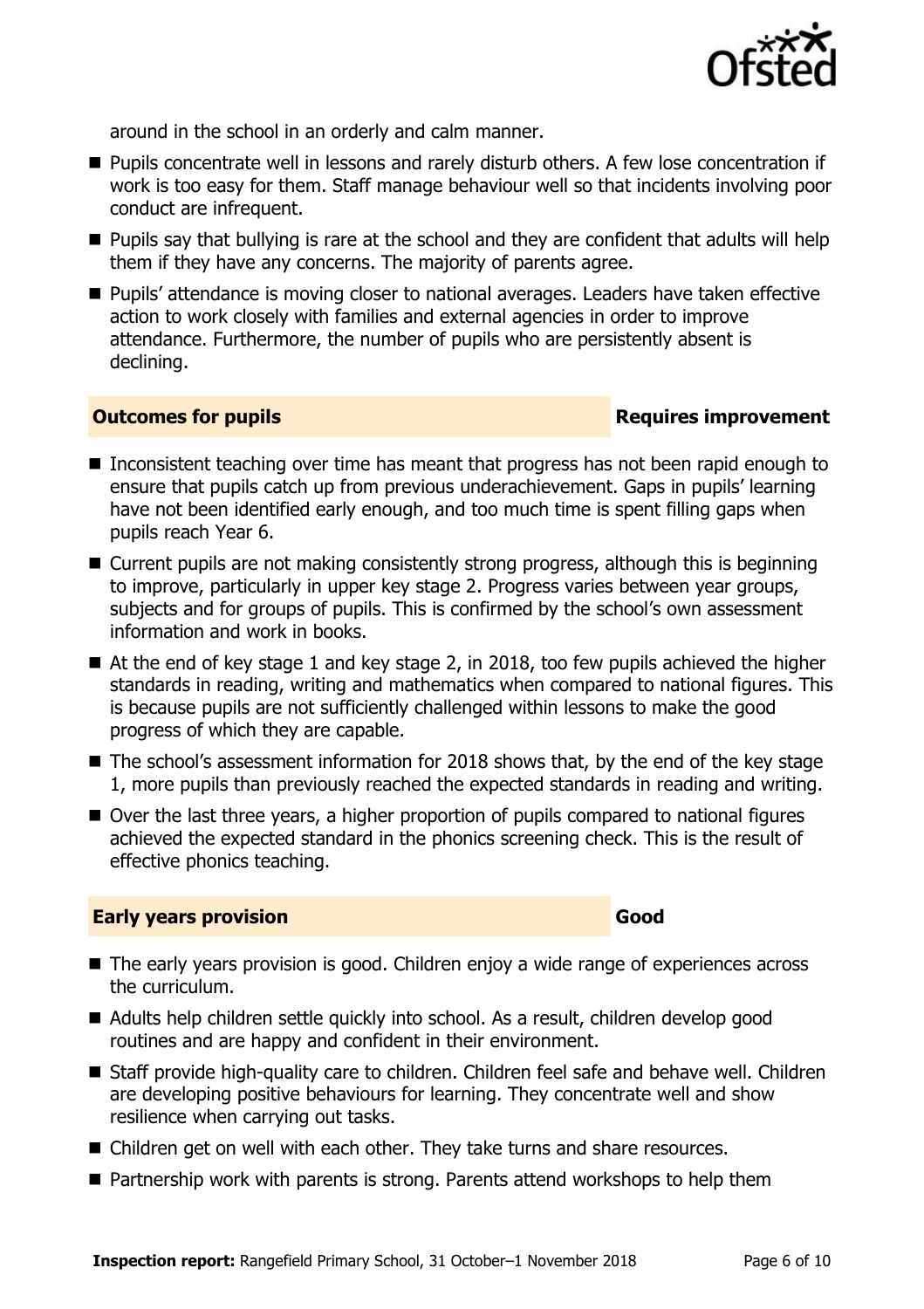

support their child's learning.

- Disadvantaged children make good progress from their different starting points. This is because adults provide appropriate support for them. Therefore, the pupil premium funding is spent effectively
- The early years is well led. Leaders carefully track children's progress. Adults put in place timely support to make sure that children who may be falling behind catch up quickly. Leaders have a good awareness of the strengths of the provision, as well as the areas to develop further.
- Safeguarding is effective and statutory responsibilities are met.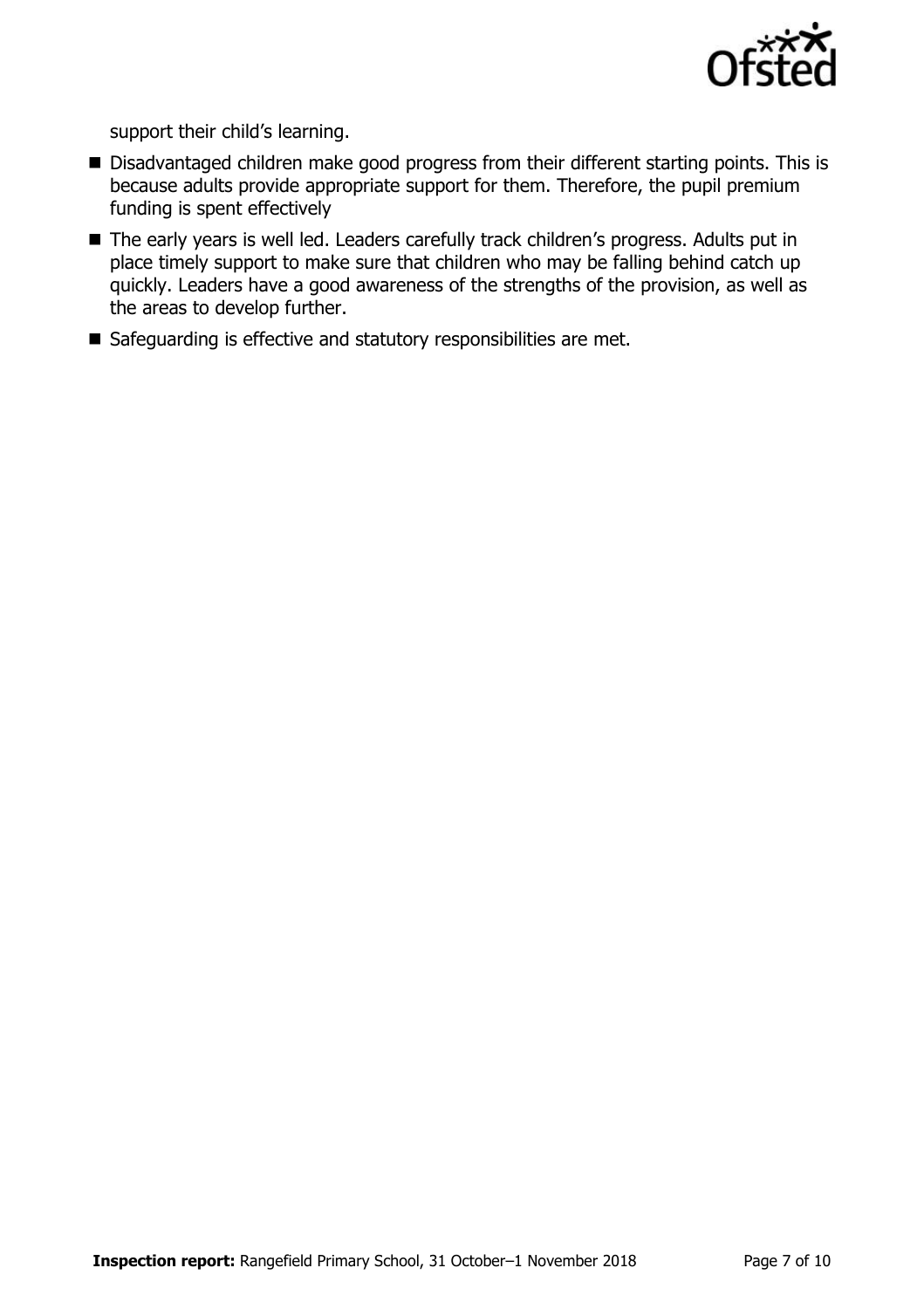

# **School details**

| Unique reference number | 100699   |
|-------------------------|----------|
| Local authority         | Lewisham |
| Inspection number       | 10056704 |

This inspection was carried out under section 8 of the Education Act 2005. The inspection was also deemed a section 5 inspection under the same Act.

| Type of school                      | Primary                         |
|-------------------------------------|---------------------------------|
| School category                     | Community                       |
| Age range of pupils                 | 3 to 11                         |
| Gender of pupils                    | Mixed                           |
| Number of pupils on the school roll | 429                             |
| Appropriate authority               | The governing body              |
| Chair                               | Kris Hibbert                    |
| <b>Executive Headteacher</b>        | Michelle Fenniche               |
| Telephone number                    | 020 8698 3112                   |
| Website                             | www.rangefield.co.uk            |
| Email address                       | info@rangefield.lewisham.sch.uk |
| Date of previous inspection         | 4-5 July 2013                   |

# **Information about this school**

- The school is larger than the average-sized primary school.
- The majority ethnic group represented in the school are pupils from White British backgrounds.
- The proportion of disadvantaged pupils is well above the national average.
- The proportion of pupils who have support for SEND is above average.
- The school runs a breakfast and after-school club.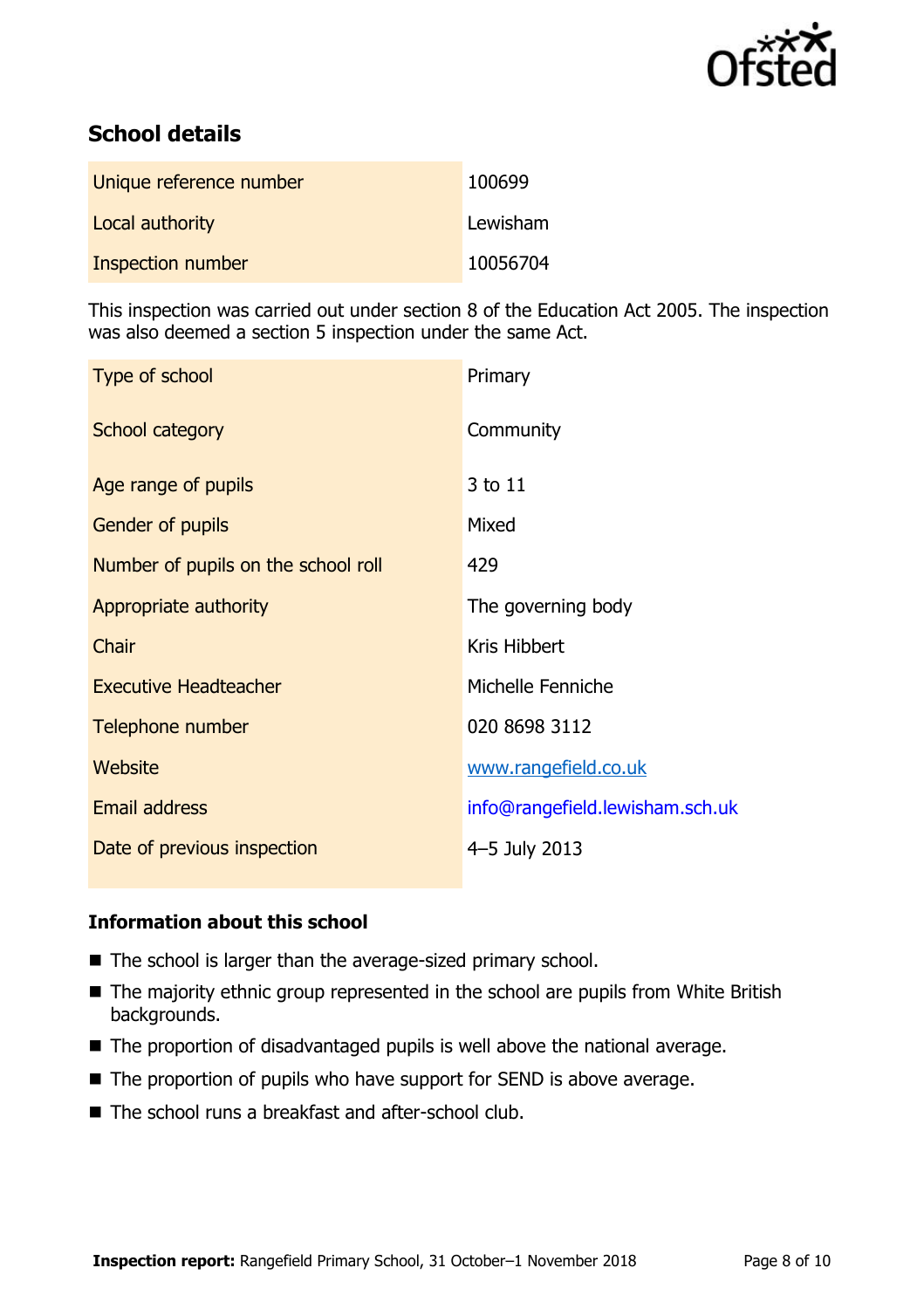

# **Information about this inspection**

- The inspectors gathered a range of evidence to judge the quality of teaching, learning and assessment over time.
- Inspectors looked at pupils' books and observed teaching in lessons, including undertaking joint observations with senior leaders.
- **Pupils' work was reviewed during lessons, and a more detailed scrutiny was made of** pupils' books with leaders. Pupils' work in a wide range of subjects was scrutinised. Pupils' work on display was also considered.
- **Pupils read to inspectors, and inspectors spoke with pupils throughout the inspection to** gain their views.
- **Pupils' behaviour in lessons and during breaktimes and lunchtimes was observed by** inspectors.
- Meetings and discussions were held with the senior leadership team, staff and pupils.
- Inspectors met with governors and a local authority officer.
- Inspectors scrutinised a wide range of evidence, including the school's documentation on pupils' attainment and progress, safeguarding, behaviour, attendance, records of governing body meetings, the school's self-evaluation, plans for improvement, and external reviews of the school.
- Inspectors considered the 32 responses to Parent View, Ofsted's online survey, as well as speaking to parents directly. The school's recent survey of parents was also considered.

## **Inspection team**

| Jenell Chetty, lead inspector | Ofsted Inspector        |
|-------------------------------|-------------------------|
| Jacques Szemalikowski         | Ofsted Inspector        |
| <b>Martina Martin</b>         | <b>Ofsted Inspector</b> |